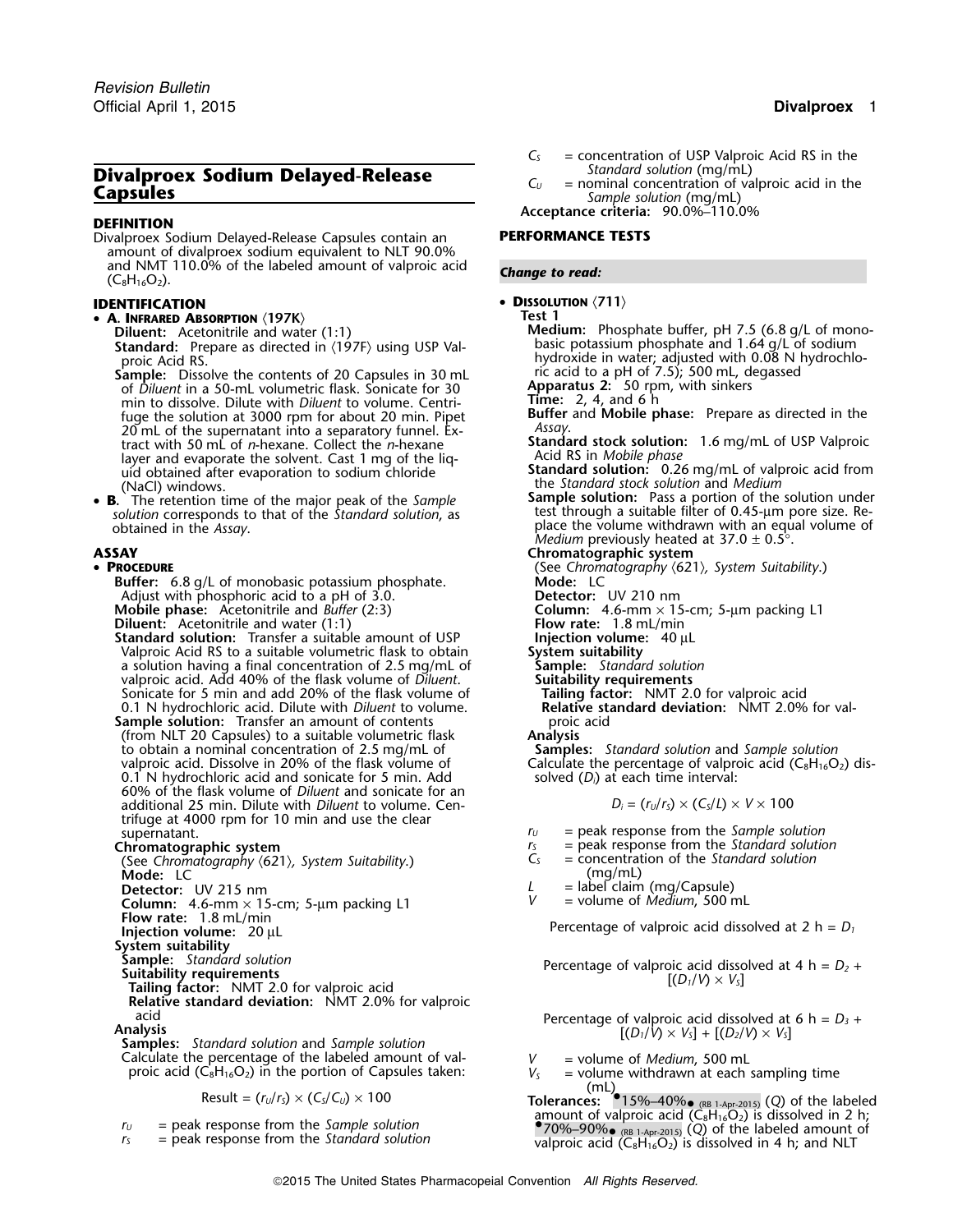85% (Q) of the labeled amount of valproic acid *V* = volume of *Medium*, 500 mL for *Sample solution*<br>(C<sub>8</sub>H<sub>16</sub>O<sub>2</sub>) is dissolved in 6 h. <br>*A*; 900 mL for *Sample solution B*  $(C_8H_1^2_6O_2^2)$  is dissolved in 6 h.<br>**Tolerances:** NMT 20% of the labeled a **Tolerances**: NMT 20% of the labeled a

- If the product complies with this test, the labeling indi- proic acid (C8H16O2) is dissolved in 15 min (*Sample* cates that the product meets USP *Dissolution Test 2*. *solution A*); NLT 80% (*Q*) of the labeled amount of
- **Medium:** 0.05 M phosphate buffer, pH 7.5 (6.8 g/L of monobasic potassium phosphate and 1.64 g/L of sodium hydroxide in water; adjusted with 2 N<sup>so-</sup> *Dis.*<br>dium hydroxide to a pH of 7.5); 500 mL **Test 3** dium hydroxide to a pH of 7.5); 500 mL<br>**Apparatus 2:** 50 rpm, contents of the Capsule
- 
- **Standard solution A:** 0.036 mg/mL of USP Valproic **Medium** ceeding 10% of the total volume may be used to dissolve the valproic acid.
- **Sample solution A:** Pass a portion of the solution under test through a suitable filter of 0.45-µm pore under test through a suitable filter of 0.45-µm pore 1.6 g/L of sodium hydroxide in water, prepared as<br>1.6 follows Transfer suitable quantities of monobasic providences
- 
- **Medium:** 0.05 M phosphate buffer, pH 7.5 (6.8 g/L ble volumetric flask. Dissolve in 83% of the flask vor monobasic potassium phosphate and 1.64 g/L of ume of water and adjust with 0.1 N hydrochloric of monobasic potassium phosphate and  $1.64$  g/L of sodium hydroxide in water; adjusted with 2 N sodium hydroxide to a pH of 7.5); 900 mL<br>**Apparatus 2:** 50 rpm, with wire helix sinkers **solumes Times**
- **Apparatus 2:** 50 rpm, with wire helix sinkers **Times**
- **Buffer A:** 0.5 g/L of monohydrate citric acid and
- 0.4 g/L of dibasic sodium phosphate in water<br>**Buffer B:** 6.8 g/L of monobasic potassium phosphate **Buffer A:** 0.5 g/L of monohydrate citric acid and<br> **Buffer stage:** 4 h<br> **Buffer:** 0.25 g/L of citric acid monohydrate, 0.2 g/L of<br> **Buffer:** 0.25 g/L of citric acid monohydrate, 0.2 g/L of<br>
and 1.7 g/L of sodium hydroxide
- **Mobile phase:** Acetonitrile, *Buffer A*, and *Buffer B* hydroxide in water<br>(30:35:35); adjusted with phosphoric acid to a pH of **Mobile phase:** Acetonitrile and *Buffer* (45:55); mixed, (30:35:35); adjusted with phosphoric acid to a pH of 3.0
- **Standard solution B:** 0.13 mg/mL of USP Valproic<br>Acid RS in *Medium*. A volume of acetonitrile not ex-
- **Sample solution B:** Pass a portion of the solution methanol using 5.0% of the final volume. Di<br>under test through a suitable filter of 0.45-µm pore *Buffer stage medium* to final volume and mix. under test through a suitable filter of 0.45-um pore size. **Sample solutions**

(See Chromatography *(621), System Suitability.*)<br>Mode: LC

- 
- **Injection volume:** 200 µL for *Standard solution A* **Chromatographic system**<br>and *Sample solution A*; 50 µL for *Standard solution B* (See *Chromatography*  $(621)$ , *System Suitability*.) and *Sample solution A*; 50 µL for *Standard solution B* (See *Chromatography and Sample solution B* and *Sample* solution B

**System suitability**<br>**Sample:** Standard solution B

**Suitability requirements**<br> **Flow rate:** 1 mL/min **Tailing factor:** NMT 2.0 for valproic acid **Figure 1 minutes Flow rate:** 50 µL

**Tailing factor:** NMT 2.0 for valproic acid **Injection volume**<br>**Relative standard deviation:** NMT 2.0% for val-<br>System suitability **Relative standard deviation:** NMT 2.0% for valproic acid proic acid **Sample:** *Standard solution*

**Samples:** *Standard solution A, Sample solution A,* **Tailing factor:** NMT 2.0<br> *Standard solution B, and Sample solution B* **Relative standard deviation:** NMT 2.0% *Standard solution B*, and *Sample solution B* **Relative Standard solution is a standard deviation: Relative standard deviation: Analysis** Calculate the percentage of the labeled amount of **Analysis**<br>valproic acid (C<sub>8</sub>H<sub>16</sub>O<sub>2</sub>) dissolved at each time point: **Samples:** Standard solution, Acid stage sample solu-

Result = 
$$
(r_u/r_s) \times (C_s/L) \times V \times 100
$$

- $r_U$  = peak response from *Sample solution A* or Sample solution B
- $r_s$  = peak response from *Standard solution A* or Result =  $(r_u/r_s) \times (C_s/L) \times V \times 100$ *Standard solution B*

Tolerances: NMT 20% of the labeled amount of val-**Procedure A**<br>**Medium:** 0.05 M phosphate buffer, pH 7.5 (6.8 g/L valproic acid (C<sub>8</sub>H<sub>16</sub>O<sub>2</sub>) is dissolved in 4 h (*Sample*<br>*Solution B*). The percentage of the labeled amount of valproic acid ( $C_8H_{16}O_2$ ) dissolved at 4 h conforms to *Dissolution*  $\langle 711 \rangle$ , *Acceptance Table 1*.

- **Apparatus 2:** 50 rpm, contents of the Capsule If the product complies with this test, the labeling indi-<br>If the product complies with this test, the labeling indi-<br>Cates that the product meets USP Dissolution Test 3. **Time:** 15 min cates that the product meets USP *Dissolution Test 3*.
	- Acid stage medium: 0.08 N hydrochloric acid;<br>900 mL
- **Buffer stage medium:** pH 7.5 phosphate buffer (6.8 g/L of monobasic potassium phosphate and size. Follows. Transfer suitable quantities of monobasic po-<br>- follows. Transfer suitable quantities of monobasic po-<br>- tassium phosphate and sodium hydroxide to a suitatassium phosphate and sodium hydroxide to a suita-<br>ble volumetric flask. Dissolve in 83% of the flask vol-

acid, if necessary, to a pH of 7.5. Dilute the resulting solution with water to volume); 900 mL

**Time:** 4 h **Acid stage:** 2 h

- 
- and 1.7 g/L of sodium hydroxide in water; adjusted anhydrous dibasic sodium phosphate, 3.4 g/L of mon-<br>with phosphoric acid to a pH of 7.4 contaggless obasic potassium phosphate, and 0.85 g/L of sodium obasic potassium phosphate, and 0.85 g/L of sodium hydroxide in water
	- degassed, and adjusted with phosphoric acid to a pH<br>of 2.5
- Acid RS in *Medium*. A volume of acetonitrile not ex-<br> **Standard solution:** 0.14 mg/mL of USP Valproic Acid<br>
RS prepared as follows. Transfer a portion of USP Valceeding 10% of the total volume may be used to entity a RS prepared as follows. Transfer a portion of USP Val-<br>
proic Acid RS to a suitable volumetric flask. Dissolve in proic Acid RS to a suitable volumetric flask. Dissolve in methanol using 5.0% of the final volume. Dilute with

- **Acid stage sample solution:** Pass a portion of the solution under test through a suitable filter of 0.45-**Mode:** LC *C* **Mode:** LC *C Mode:* **LC <b>***C C C C C C C C C C C C C C C C C C C C C C C C C C C C C* **Detector:** UV 210 nm<br>**Column:** 3.9-mm × 15-cm; 4-µm packing L11 **Buffer stage sample solution:** Pass a portion of the **Column:** 3.9-mm  $\times$  15-cm; 4-µm packing L11 solution under test through a suitable filter of 0.45-<br>Flow rate: 1.2 mL/min solution under size, discarding the first 3 mL of filtrate. **Flow rate:** 1.2 mL/min µm pore size, discarding the first 3 mL of filtrate.
	-
	-
	-

**Sample:** Detector: UV 210 nm<br> **Column:** 3.9-mm × 15-cm; 4-µm packing L11<br> **Flow rate:** 1 mL/min

- 
- 
- **Suitability requirements<br>Tailing factor: NMT 2.0**

valproic acid (C8H16O2) dissolved at each time point: **Samples:** *Standard solution*, *Acid stage sample solu-*

 $(r_U/r_S) \times (C_S/L) \times V \times 100$  Calculate the percentage of the labeled amount of valproic acid  $(C_8H_{16}O_2)$  dissolved at each time point:  $\bullet$  (RB 1-Apr-2015)

*C<sup>S</sup>* = concentration of *Standard solution A* or *<sup>r</sup><sup>U</sup>* = peak response from the *Acid stage sample Standard solution B* (mg/mL) *solution* or the *Buffer stage sample solution*

*L* = label claim (mg/Capsule) *<sup>r</sup><sup>S</sup>* = peak response from the *Standard solution*